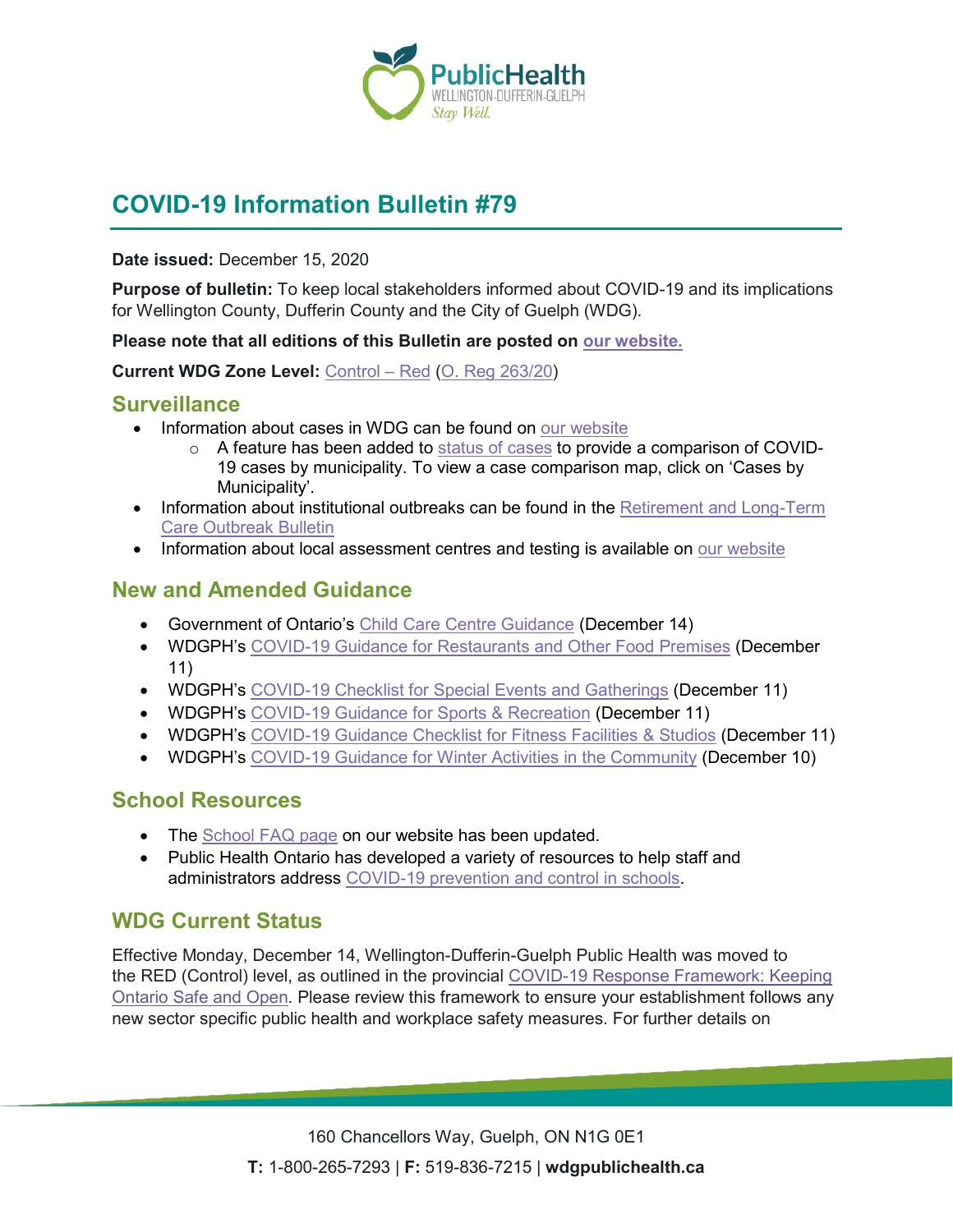

the regulatory requirements, please refer to [Ontario Regulation 263/20: Rules for Areas in Stage](https://www.ontario.ca/laws/regulation/200263)  [2.](https://www.ontario.ca/laws/regulation/200263)

## **Stay Home for the Holidays**

At this time of year families and friends usually gather to celebrate. But in 2020, just like the other holidays, we need to find different ways to enjoy the season while protecting each other and keeping our communities safe and healthy. Visit our [website](https://www.wdgpublichealth.ca/news/stay-home-holidays) for ideas to help everyone have a safe holiday season.

## **Announcements and Changes to Services**

- On December 15, the [Government of Ontario](https://news.ontario.ca/en/release/59642/ontario-helps-municipalities-and-indigenous-partners-respond-to-covid-19) announced it is allocating an additional \$120 million to help municipalities and Indigenous community partners protect the health and safety of vulnerable people during COVID-19.
- On December 14, the [Government of](https://news.ontario.ca/en/statement/59635/ontario-delivers-first-covid-19-vaccines-to-frontline-health-workers) Ontario announced that the first COVID-19 vaccinations were administered to frontline health care workers in Ontario
- On December 14, the [Government of Ontario](https://news.ontario.ca/en/release/59631/ontario-supports-the-training-of-early-childhood-educators) announced it is investing \$1.2 million in a skills training project through SkillsAdvance Ontario, in partnership with Carrefour communautaire francophone de London, to prepare 130 job seekers for careers in the French and English-language early childhood education sector.
- On December 14, the [Government of Ontario](https://news.ontario.ca/en/release/59628/ontario-updates-testing-guidelines-for-outbound-international-travellers) announced it is updating the province's testing guidelines for outbound international travellers. Effective December 11, 2020, individuals requesting a COVID-19 test for international travel clearance are no longer eligible for a publicly funded COVID-19 test in Ontario.
- On December 14, the [Government of Canada](https://www.canada.ca/en/global-affairs/news/2020/12/canada-announces-additional-support-for-equitable-access-to-covid-19-tests-treatments-and-vaccines.html) announced a contribution of \$230 million to procure COVID-19 treatments for developing countries in response to urgent priorities identified by the Access to COVID-19 Tools (ACT) Accelerator, launched by the World Health Organization and partners.
- On December 11, the [Government of Ontario](https://news.ontario.ca/en/release/59607/ontario-begins-rollout-of-covid-19-vaccine) announced a three-phase implementation plan to receive, store and administer COVID-19 vaccines to Ontarians as soon as they are received.
- On December 11, the [Government of Ontario](https://news.ontario.ca/en/release/59603/ontario-moving-regions-to-new-levels-with-stronger-public-health-measures) announced it is moving seven public health regions to new levels with stronger public health measures.
- On December 10, the [Public Health Agency of Canada](https://www.canada.ca/en/public-health/news/2020/12/government-of-canada-announces-pan-canadian-vaccine-injury-support-program.html) announced it is implementing a pan-Canadian no-fault vaccine injury support program for all Health Canada approved vaccines, in collaboration with provinces and territories.
- On December 10, [the Prime Minister, Justin Trudeau](https://pm.gc.ca/en/news/news-releases/2020/12/10/prime-minister-hosts-first-ministers-meeting-fighting-covid-19-and) announced that the Government of Canada will cover 100 per cent of the cost of procuring vaccines for all Canadians, and the supplies needed to administer them.

## **Additional Resources**

- [COVID-19: We're Doing This for This](https://health.canada.ca/en/public-health/services/video/covid-19-we-re-doing-this-for-this.html) (Video)
- [COVID-19: How Vaccines are Developed](https://www.canada.ca/en/public-health/services/video/covid-19-how-vaccines-developed.html) (Video)